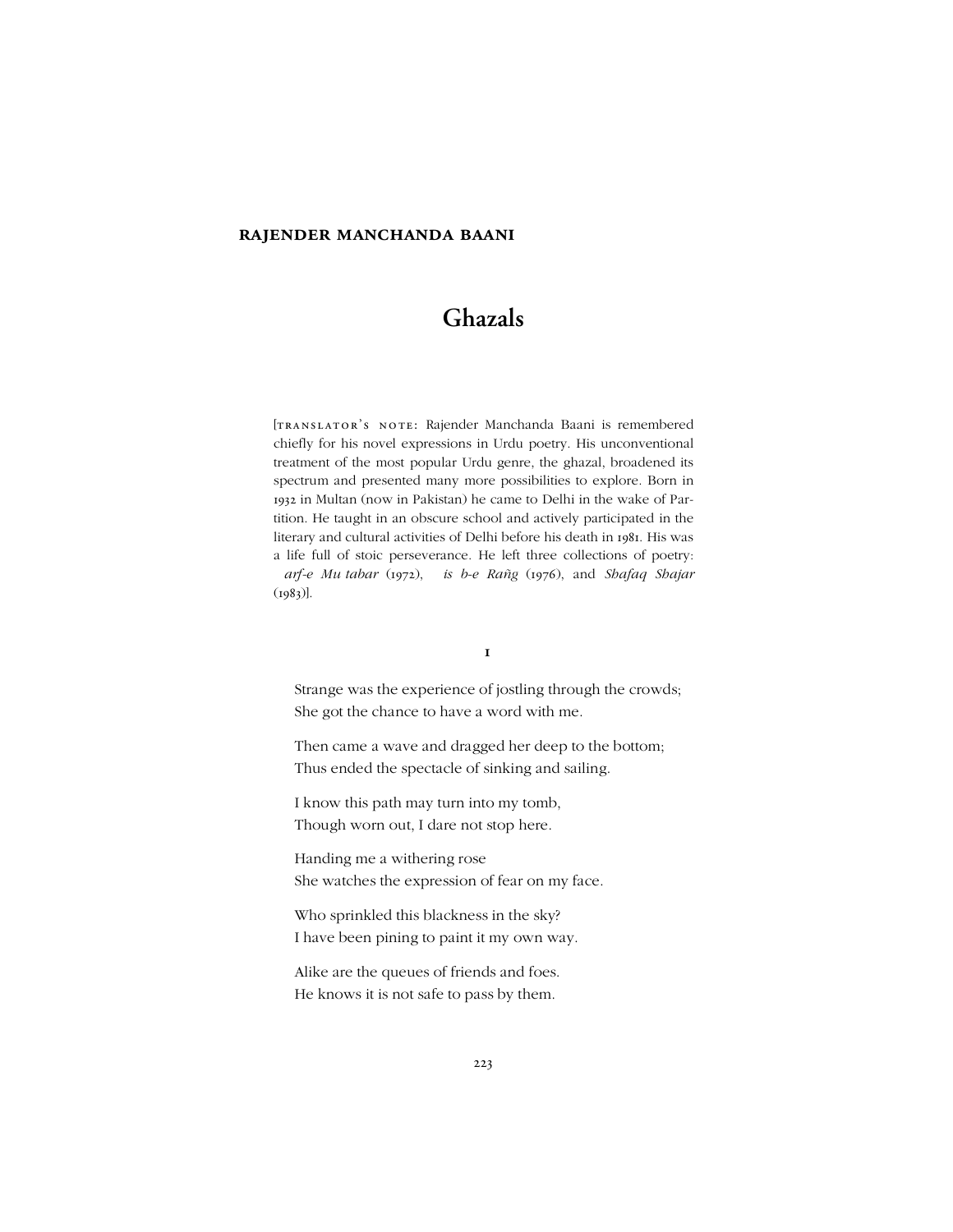Keep an eye over companions near the destination. It is the juncture to fear one another.

I heaved and hopped but collapsed at last; How hard I tried to emerge on the surface!

No punishment is there for soaring in the sky! A globetrotting with hardly any adventure!

No news to come from anywhere under the sun; No aeroplane coming in to land anymore.

No echo at all to be etched on the ears; No image whatsoever to stay in my eyes.

No wind to whistle in my heart anymore; No more a poison to enter my soul.

No further a matter to make me sad; No longer any behavior hard to put up with.

Only a shriek had fallen from the mountaintop; It caused a rare spectacle of dispersal of the fog.

**11**

Time and space were stretched before me. I collapsed fearing the vast distance ahead.

Showing me the obscure image of the free time, Who is it escaping and eluding inside me?

A single wound was deepening in my heart Though a thousand scars were consigned to oblivion.

It was the ultimate beauty of the breakup Both turned speechless in the middle of the talk.

Strange was the view of the village across Crossing the river they got separated from one another.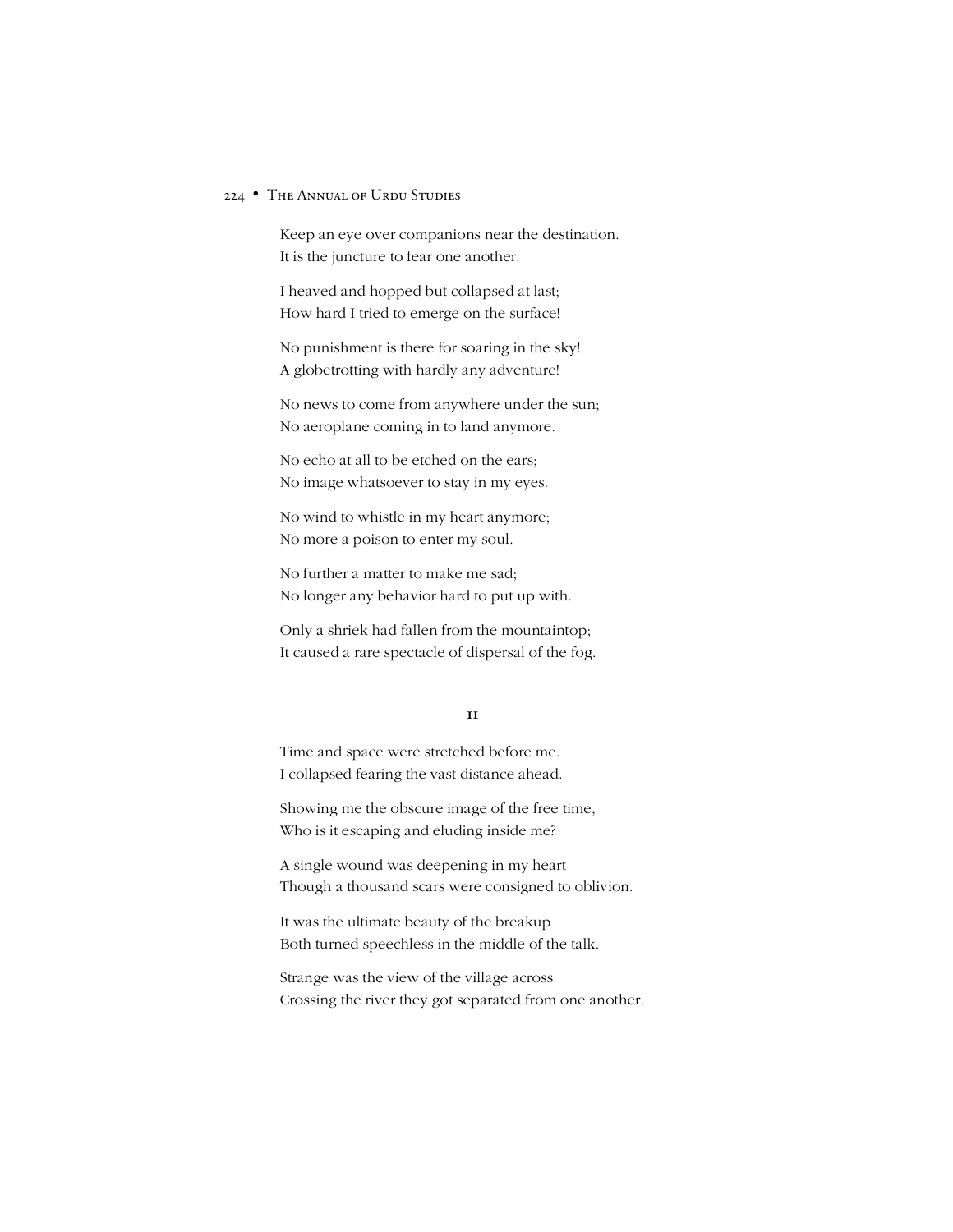#### RAJENDER MANCHANDA BAANI • 225

I stood still on the way like an accident And strange times were passing by me.

At last, the decorum and propriety kept us apart. Intimacy minus touch was making the bodies explode.

#### **111**

If relation of any sort persists between us A spasm of sorrow will haunt your heart.

Let us also sever the bond of love And let there be a gossip for a while.

Your grief will never stop tormenting me; This hermit will linger in the woods of my heart

Your wretched lovers will never be cured Of the craze of having forsaken their love.

It makes no difference if someone comes or goes. Silence will always rule in the woods of heart.

A gentle gust of the wind of despair Will always precede your arrival.

We will become unaware someday of ourselves And the pains of love will remain unattended.

The heart will keep marching towards its doom And simultaneously it will keep crying for you

In your half-open eyes till eternity There will remain a charm, an illusion.

# **1v**

The one to kick up green and golden dust is me. And the one to paint the twilight tree is me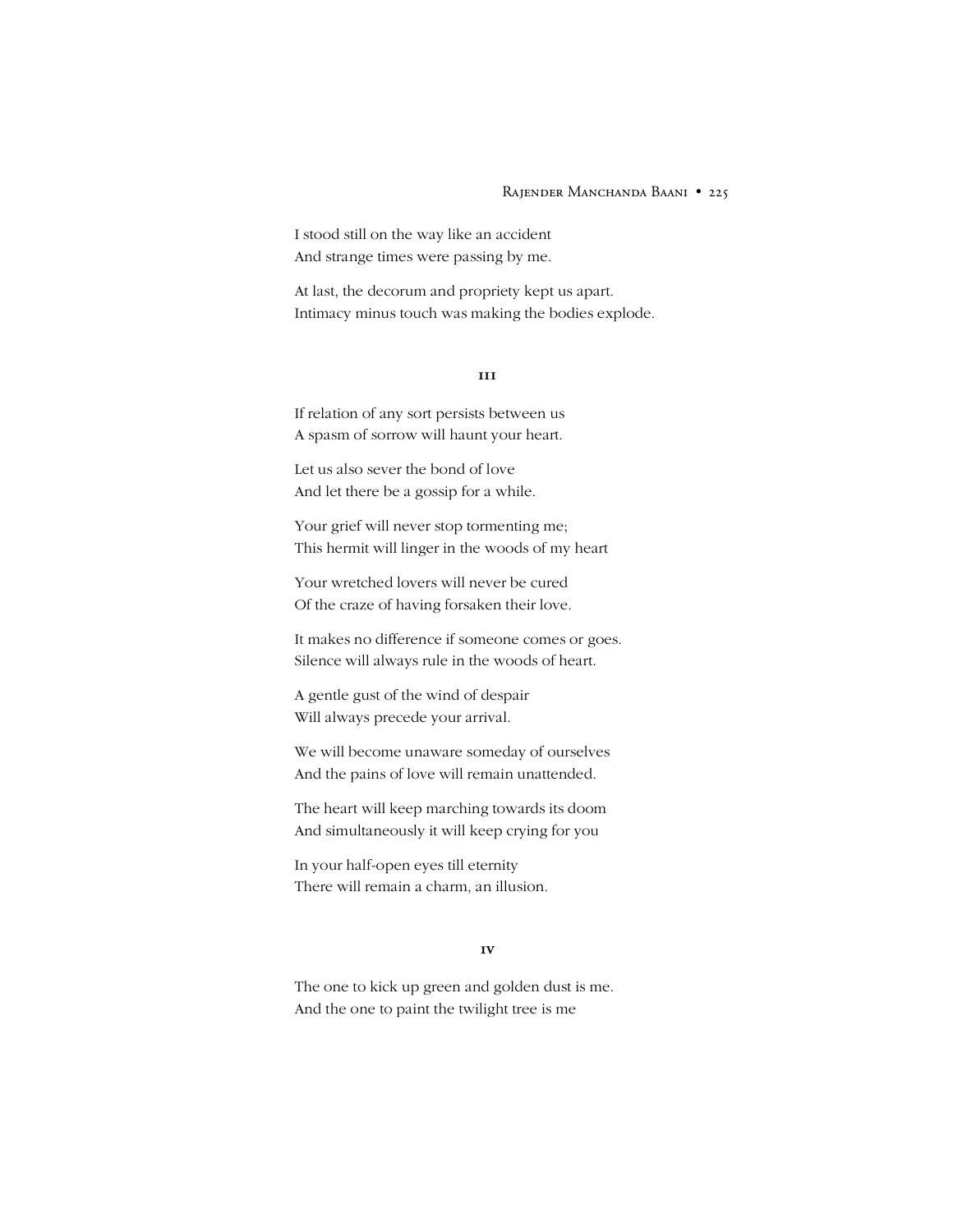The one to collect all the colors of the space is the evening; The one to adorn the night's lashes with dreams is me.

The one to make the first flower bloom is the morning; The one to sing to the accompaniment of wind is me.

The one to grow the crops within and without is you; The one to always lavish your riches is me.

Downpour on the roofs, the distant hills, the dim sunlight: The one to be wet and to dry his wings is me.

When the four directions blend into one The one to turn isolation into prayer is me.

The one to blow the clarion is you; The one to leave his house to meet you is me.

#### **v**

The one never to tread the beaten track is me The one to take new, outlandish turns is me

Never will you understand these odd, offbeat things? Wherever be the fire, the one to get burned is me

Enough is the little dew to make me wet; Enough is the little flame; the one to melt is me.

Enough is the little blow to make me stagger; Enough is the little wave; the one to splash up is me

Enough is the little journey to lead me astray; Enough is the little help; the one to recover is me

Enough is the little morning to mortify me; Enough is the little moon; the one to pine is me.

Enough is the little space for me to pass through; Enough is the little hope; the one easy to please is me.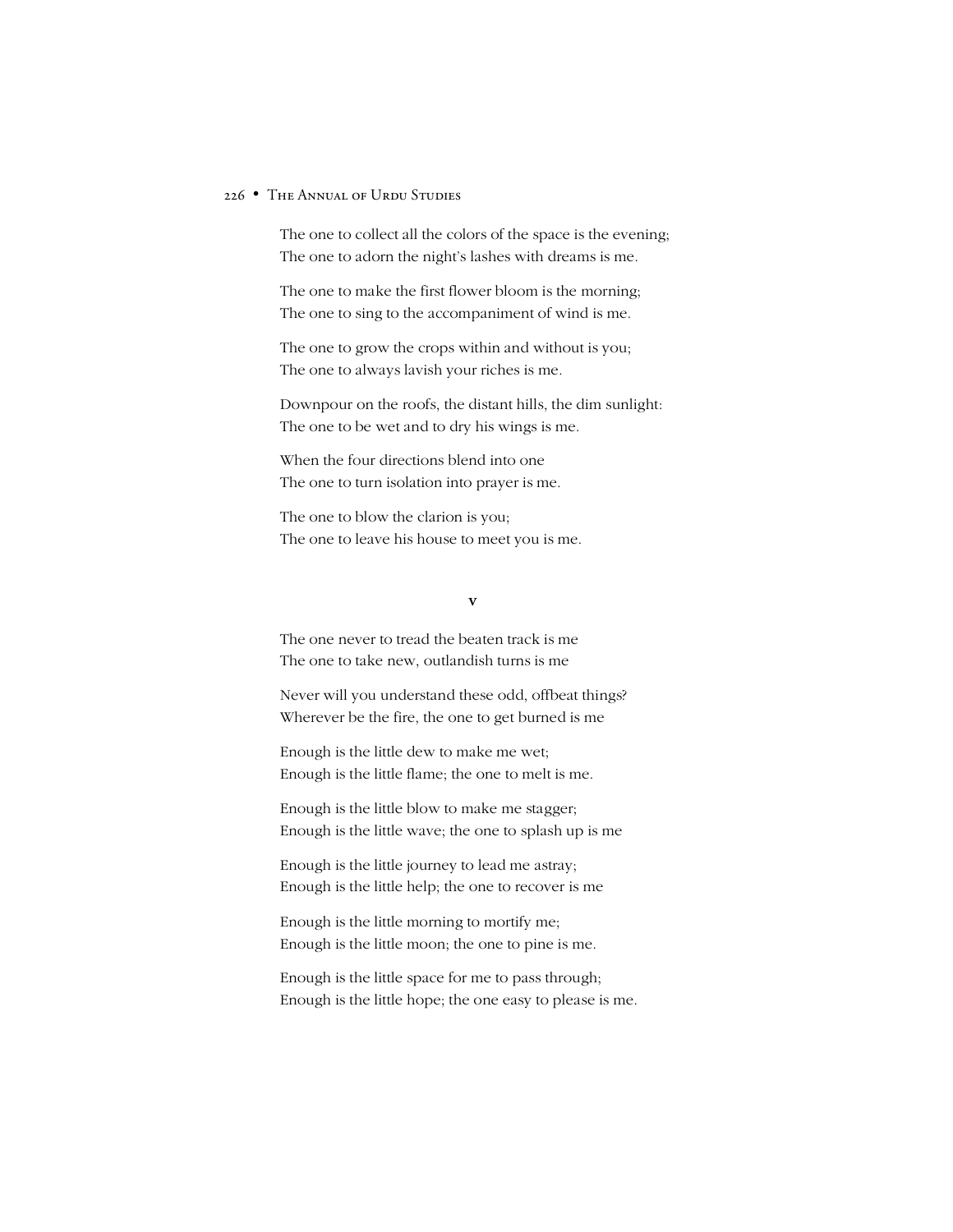### RAJENDER MANCHANDA BAANI • 227

#### **vi**

Your little grief and the one to sob is me; The one who cannot bear with your gloom is me

What is it like spark in your body? The one to glitter at the tiny reflection is me.

What is it like wakefulness in your blood? A mere touch and the one to be perfumed is me.

What is it like grandeur in your grace? The one to hesitate at a trifle is me.

Your lovely face is a garden of colors What sights I capture though a winker is me.

I am not a stone, immune to the season's mood. The one to be stirred by a gentle breeze is me.

If alone, it's difficult to move a step; With you around, the one never to be tired is me.

#### **vii**

Afraid of the thick dark night is me. The one to spread like desolation is me.

Who is it that calls me from across the river? The one to dive into the swollen river is me.

If infamy is my fate, let it be so. The one never to take timorous steps is me.

What do I crave more than your company? The one to live and to die with you is me.

Having told everything, have you severed the ties? What should I say, for devoid of the gift of gab is me.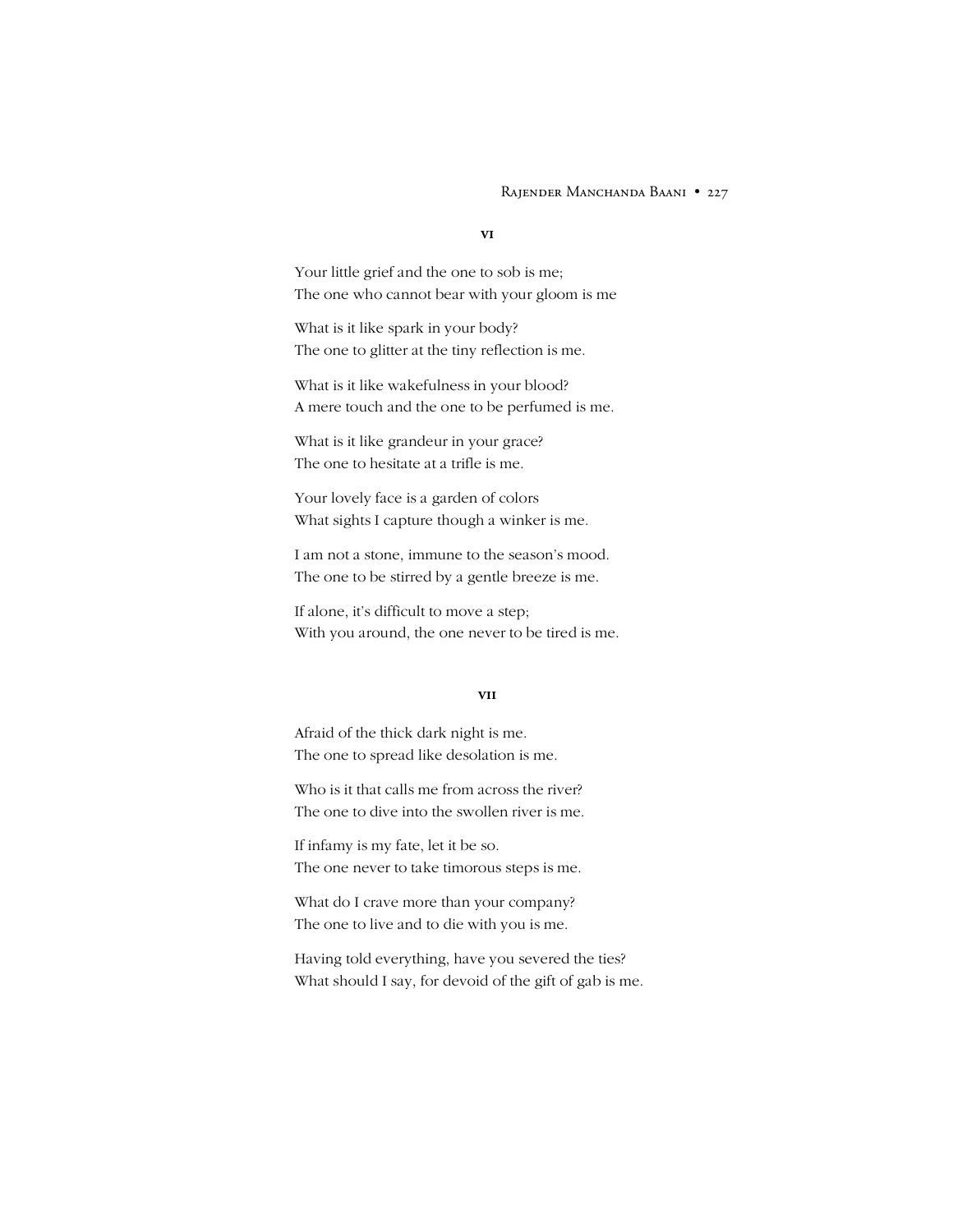The one to design varieties of pages is you; The one to paint your choicest shades is me.

The eternal, infinite Time that passes is you; The one to halt at every sight and shade is me.

# **viii**

What a turn it was! I was going to lose you. The one who never cried did weep at last.

What gust was it that made my body and soul sparkle? I didn't know I was going to turn to ashes again.

What wave it was that dragged me into the vortex? I was at the shore to play with water.

Where was the color in the petals? It is I who painted them with the rays of the sun.

Gone are the days but everything flashes past my eyes. I am awake, the one who used to enjoy sleeping.

It's autumn and the trees are standing clad in yolk. The one to have a piercing glance at each sight is me.

Whatever is this side you'll find across the river. Now I have decided to scupper my boat.

### **1x**

Her dress was like a mere symbol And her body was like a highlighted text

The atmosphere was clear and clean like ears Her silence was like a promise she was keeping

Her style was like waves of curiosity Her breathing was like the pervasive fragrance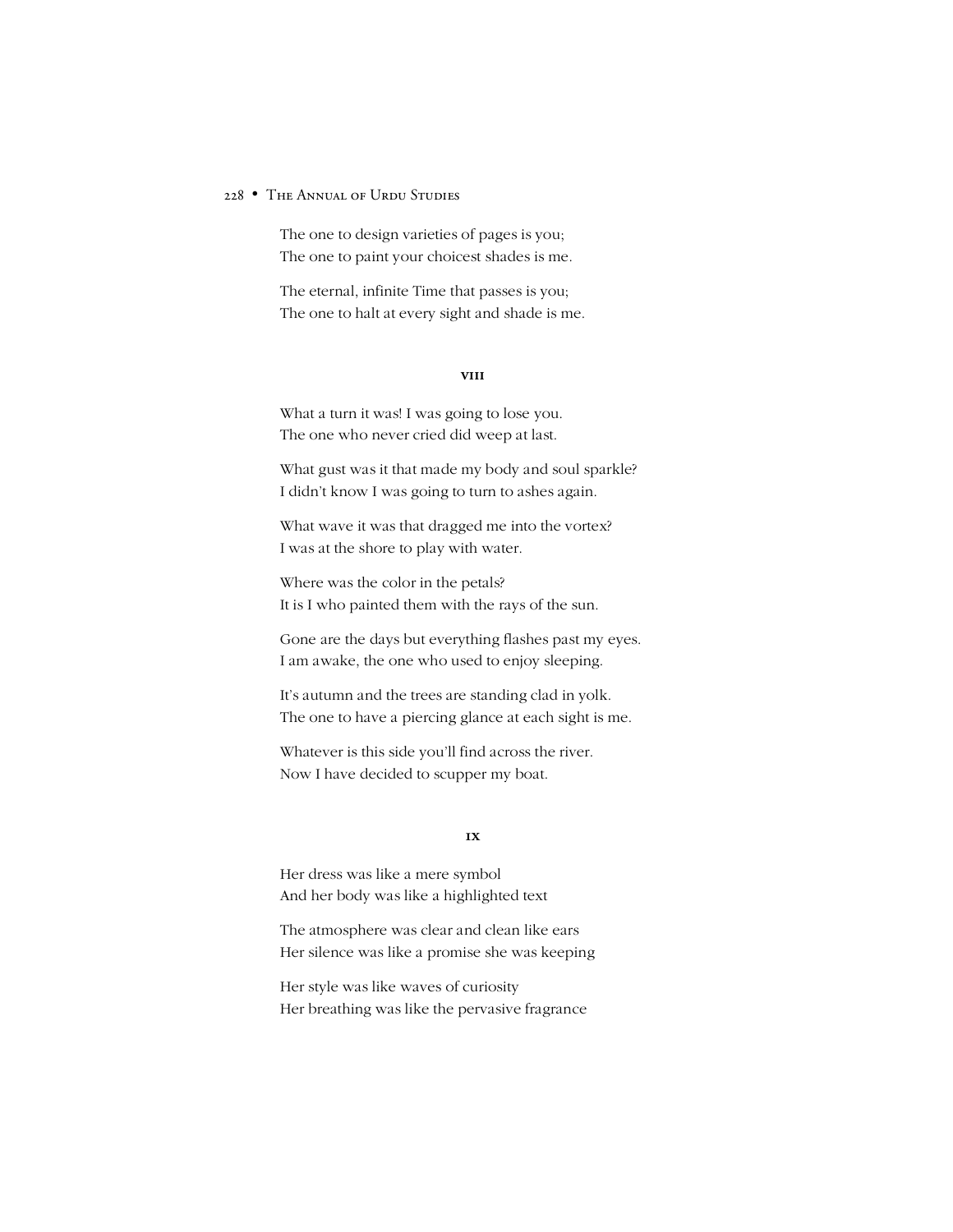#### RAJENDER MANCHANDA BAANI • 229

The chessboard of life was in her grip Her arrival was like auspicious tidings

The elusive eyes were like an invitation Her formality was like a favor

The yearning was arousing like wine Blood in the veins was like an affliction

Henna was spread over the imagination And the setting was like an embrace

Desire was like an emergent need And she herself was like eternal love

The language of heart was simple as ever, Immutable like an abiding tradition

# **x**

Though hands were drenched in ink, no text was there to write.

Some lines were there but no outline; some shades were there but no symbol.

A symbol of loosening ties, the pale leaves knew their fate. No storm was awaited to make them fall from the trees.

The friendship was getting bitter; the path itself awaited a turning.

Then the two got separated in silence without shock.

How long I was lost amid the razzle-dazzle of the decorated house!

What embellishments were there for my sake! I wasn't free to catch her glimpse.

Seize the moment and capture the ecstasy of the virgin touch.

Else you cannot say the heavens were not friendly or the